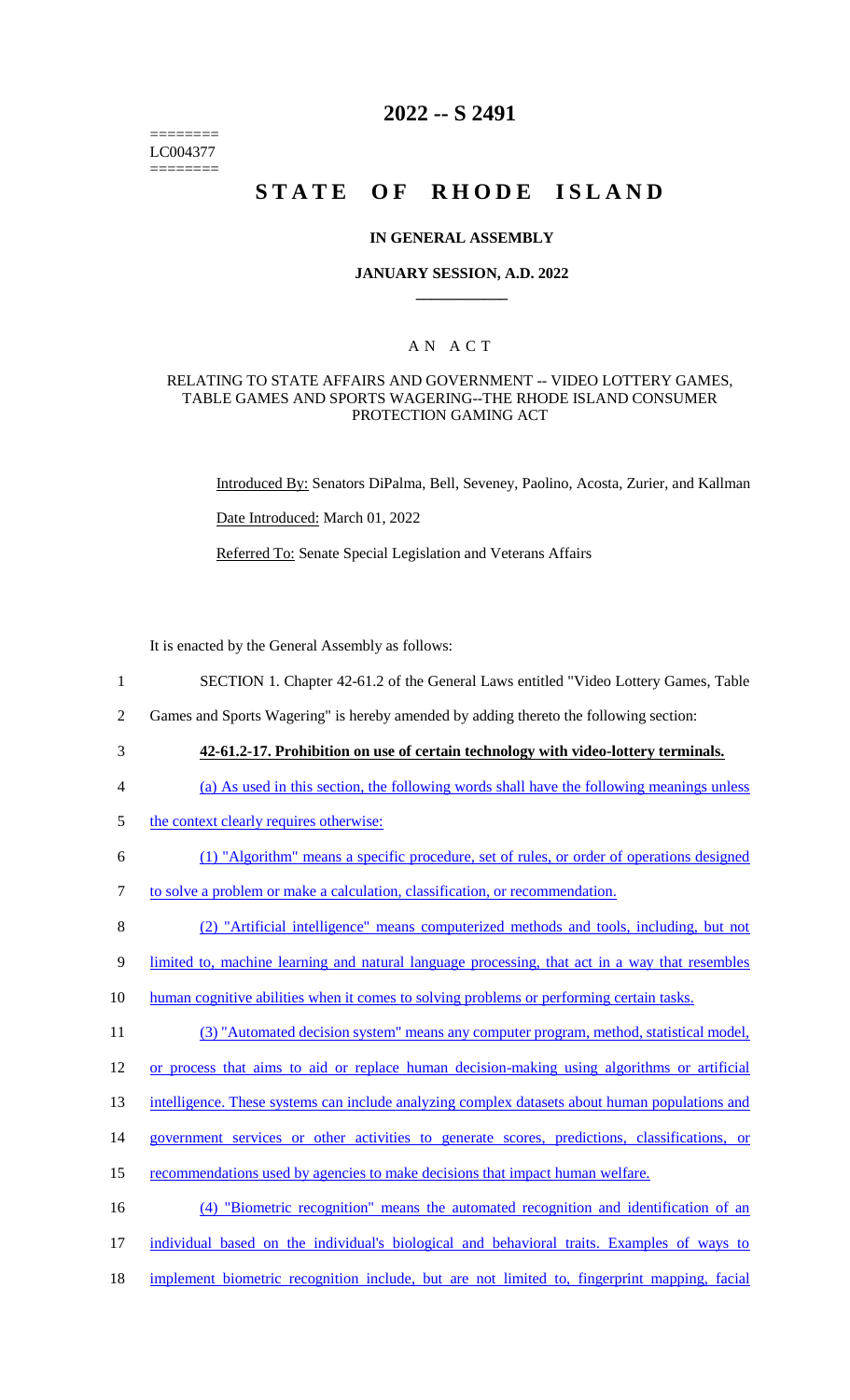1 recognition, iris scans, and software to recognize and identify a person based on the person's palm print, retina, hand geometry, voice, signature, and gait. (5) "Gaming consumer" means a person engaged in playing a state-sanctioned game of chance or state gaming operation pursuant to this chapter, including, but not limited to, video lottery games, table games and sports wagering. (b) Prohibition in use of facial recognition technology or biometric recognition program. No video-lottery terminal installed and operated at the facilities of pari-mutuel licensees in the state or online betting applications shall use facial recognition technology or biometric recognition programs. (c) Specific limitations. The following use of automated decision systems and algorithmic 11 operations that may affect gaming outcomes are prohibited: (1) The use of algorithmic programs that use a gaming consumer's previous betting history 13 to modify prospective programs in order to reinforce and increase the amount waged based on the 14 experience of a specific gaming consumer; and (2) The use of artificial intelligence or an automated decision system to condition a gaming 16 consumer or attempt to promote increased play through the use of intermittent reinforcement based upon modern cognitive-behavioral algorithms and data collected from previous gaming 18 engagement by a gaming consumer. (d) The provisions contained in this section shall also apply to all sports betting 20 applications, including the use of computerized technology in a devise separate from but connected 21 to or otherwise controlling a video-lottery terminal, and to vendors of gambling products licensed by the State of Rhode Island. (e) Standardized rewards programs shall be excluded from the provisions of this section. SECTION 2. This act shall take effect upon passage.

======== LC004377 ========